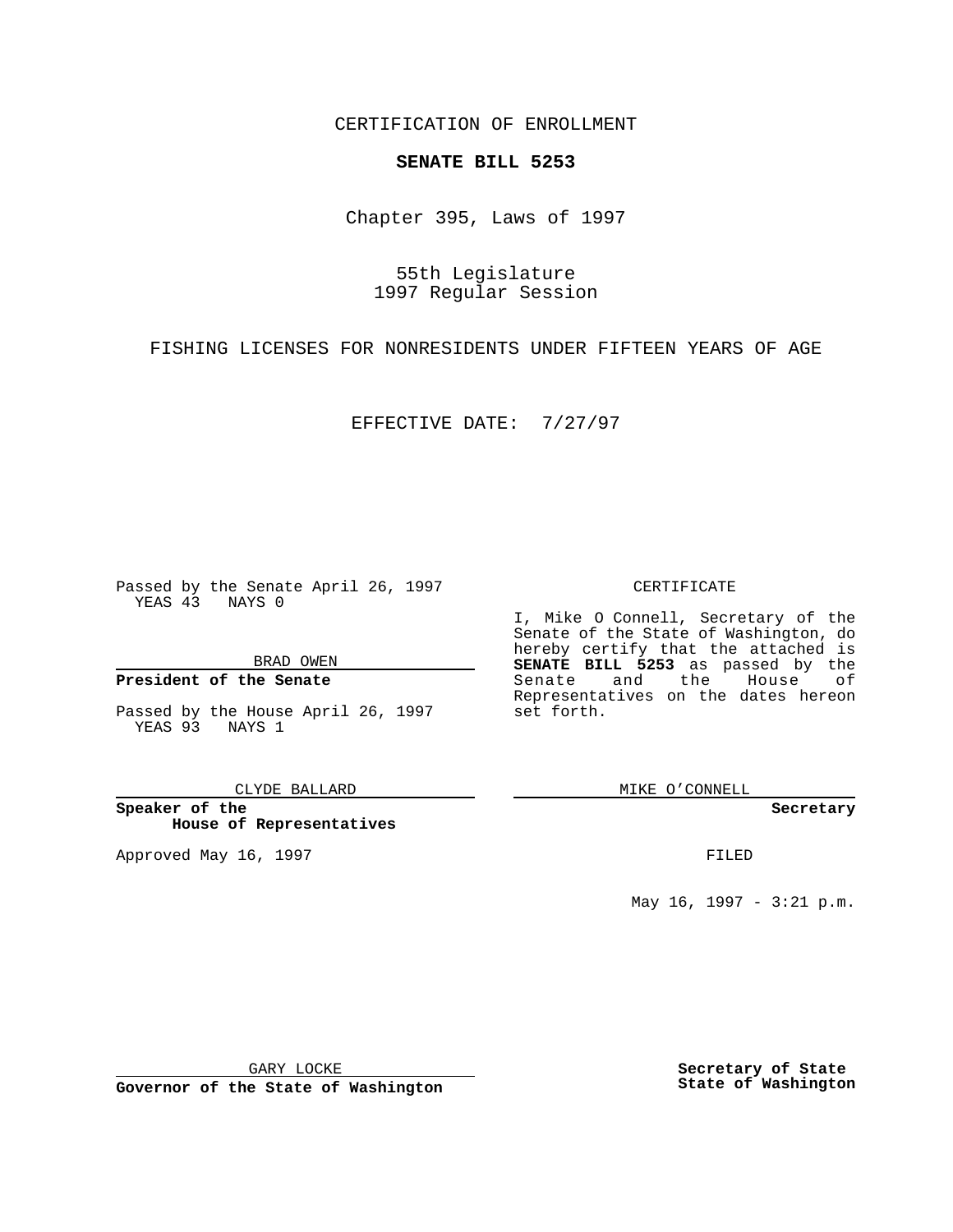# **SENATE BILL 5253** \_\_\_\_\_\_\_\_\_\_\_\_\_\_\_\_\_\_\_\_\_\_\_\_\_\_\_\_\_\_\_\_\_\_\_\_\_\_\_\_\_\_\_\_\_\_\_

\_\_\_\_\_\_\_\_\_\_\_\_\_\_\_\_\_\_\_\_\_\_\_\_\_\_\_\_\_\_\_\_\_\_\_\_\_\_\_\_\_\_\_\_\_\_\_

## AS AMENDED BY THE HOUSE

Passed Legislature - 1997 Regular Session

**State of Washington 55th Legislature 1997 Regular Session**

**By** Senators Strannigan, Oke, Hargrove, Roach, Morton, Swecker, Horn and Winsley

Read first time 01/21/97. Referred to Committee on Natural Resources & Parks.

1 AN ACT Relating to nonresident juvenile fishing licenses; and 2 amending RCW 77.32.101.

3 BE IT ENACTED BY THE LEGISLATURE OF THE STATE OF WASHINGTON:

4 **Sec. 1.** RCW 77.32.101 and 1994 c 255 s 11 are each amended to read 5 as follows:

6 (1) A combination hunting and fishing license allows a resident 7 holder to hunt, and to fish for game fish throughout the state. The 8 fee for this license is twenty-nine dollars.

9 (2) A hunting license allows the holder to hunt throughout the 10 state. The fee for this license is fifteen dollars for residents and 11 one hundred fifty dollars for nonresidents.

 (3) A fishing license allows the holder to fish for game fish throughout the state. The fee for this license is seventeen dollars for residents fifteen years of age or older and under seventy years of age, three dollars for residents seventy years of age or older, 16 ((twenty dollars for nonresidents under fifteen years of  $age_7$ )) and forty-eight dollars for nonresidents fifteen years of age or older. 18 The license fee for a nonresident juvenile under fifteen years of age is twenty dollars unless the juvenile is fishing with an adult who